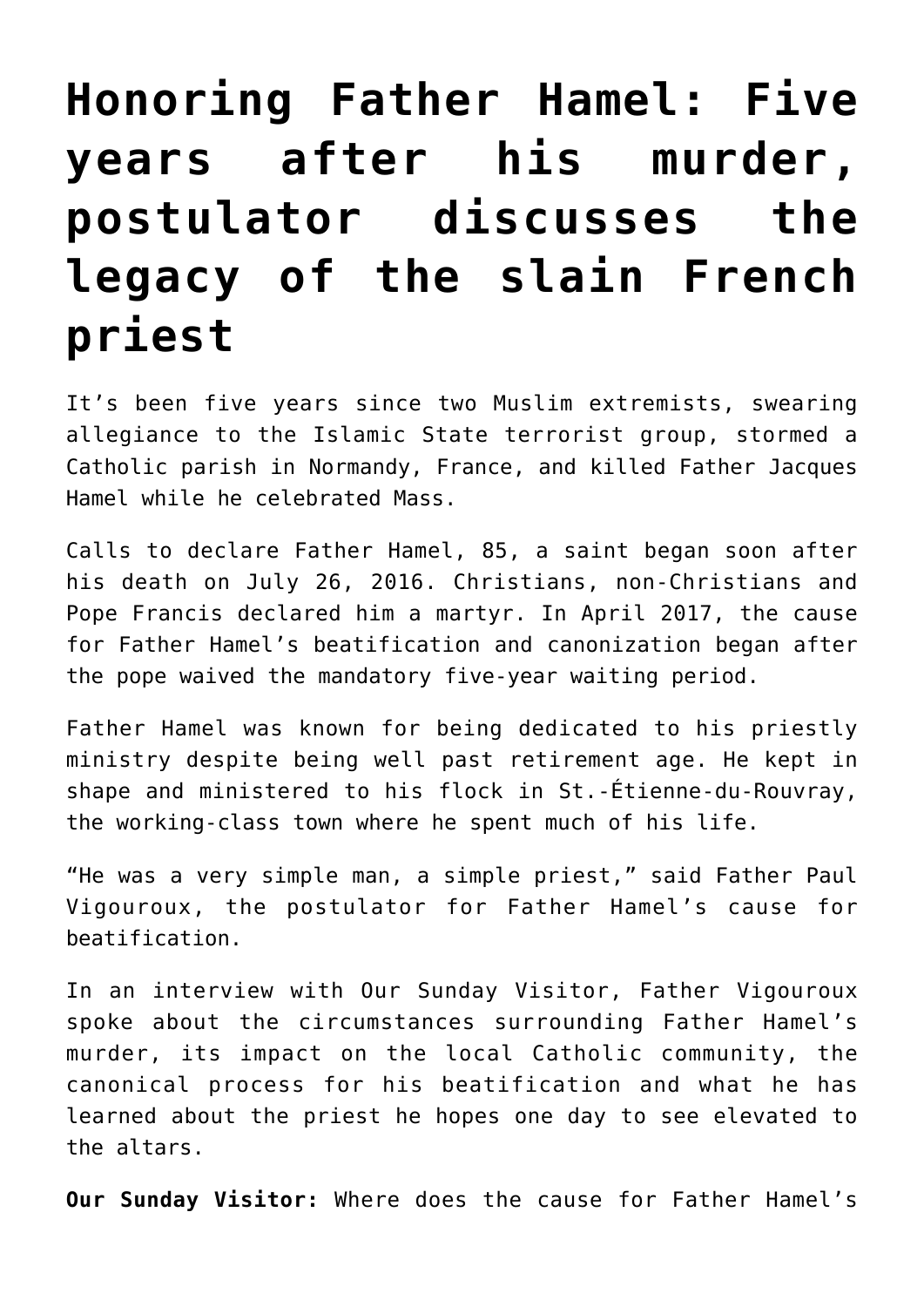beatification stand right now?

**Father Paul Vigouroux:** We finished the process here and sent all the documents two years ago to Rome, and it was received last year by the Congregation [for the Causes of Saints.]

Everything was done canonically and correctly, but we did everything as rapidly as we could. Many of the witnesses were very old, and we had to [interview] them before they died. In fact, one witness, a woman who knew Father Hamel, died this year.

**Our Sunday Visitor:** Was there anything unique about the process given the manner in which Father Hamel died?

**Father Vigouroux:** Pope Francis said he was a martyr who died for hatred of the Faith. He was murdered during Mass. In the canonical process, we received the official [investigative] inquiry of the French police, which said that the murderers had intentionally targeted him.

**Our Sunday Visitor:** How did you come to be the postulator of Father Hamel's cause?

**Father Vigouroux:** I was finishing my canonical studies, and the bishop needed a priest who knew canon law. He asked if I was interested, and I said yes. I didn't know Father Hamel before. We were not in the same area. He was older. I was younger.

**Our Sunday Visitor:** How did Father Hamel's murder impact you?

**Father Vigouroux:** It was hard to believe. Someone in Rome told me, "A priest of your diocese was murdered." That's how I learned about it. It's something hard to understand, still something hard to believe.

**Our Sunday Visitor:** What was the impact of Father Hamel's murder on the local Catholic community?